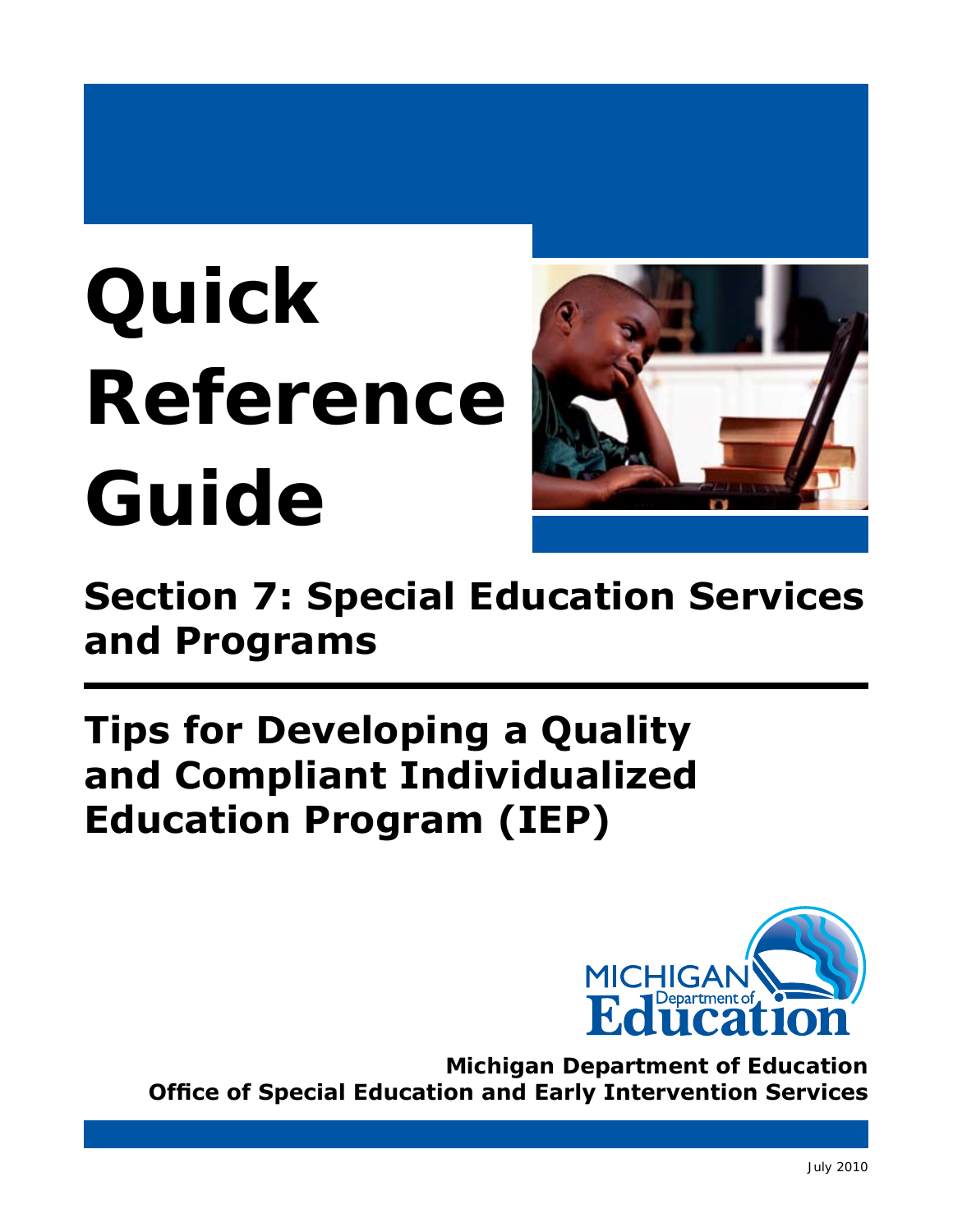**The purpose of this section is to identify the special education services and programs necessary to meet the needs of the student and ensure progress. Information used in determining the services and programs necessary to meet the student's needs comes from and aligns with:**

- **• Present Level of Academic Achievement and Functional Performance (Section 2)**
- **• Secondary Transition Considerations (Section 3)**
- **• Goals and Objectives/Benchmarks (Section 4)**
- **• Supplementary Aids and Services (Section 5)**

**Keep in mind while developing this section, methodology does not belong in the Individualized Education Program (IEP). This section is designed to describe the services and programs the student needs, not the method of instruction (e.g., co-teaching, team teaching, etc.) that will be used. Identification of methodology in the IEP process limits a district's ability to be responsive to the student's needs.**

In general, the IEP team will identify related services and programs from the *Michigan Administrative Rules for Special Education* (MARSE) or from the federal regulations. For each service and program identified, the IEP team will determine the specific amount of time a service or program will be provided. The team will also need to indicate the frequency of the delivery. For each service and program, indicate the time and frequency in such a manner to ensure the district's commitment of resources are clear.

All services and programs must be provided according to the implementation date of the IEP, except in certain circumstances (e.g., grade level move-ups, trimesters, graduation, etc.). If a service or program will not be provided for the duration of the IEP, the beginning and end date must be indicated under the heading "Duration."

For each service and program, under the heading "Location," the IEP team is to identify the specific environment in which the student will receive the service or program. Locations such as "general education," "special education," "building," or "all" lack specificity and could lead to confusion. A more accurate description is recommended (e.g., content area, classroom).

# **Checklist**

- $\Box$  Needs as described in the present level section (Section 2) were reviewed.
- $\Box$  The student's progress in the general education curriculum was considered when selecting services and programs.
- $\Box$  The goals identified in Section 4 were considered when selecting services and programs.
- $\Box$  Opportunities for instruction in the general education setting using supplementary aids and services, as well as curricular modifications and supports, were considered in determining services and programs.
- $\Box$  The need for a teacher endorsed in a particular disability category was based on the specific disability related needs as described in the present level section (Section 2).
- $\Box$  Each related service and program is identified with a name and the associated rule number.
- $\Box$  The specific time and frequency are identified for each service and program.
- $\Box$  Each goal identified in Section 4 was considered when determining the need for Extended School Year (ESY) services.
- $\Box$  Special transportation was considered.

#### **Section 7: Special Education Services and Programs 1**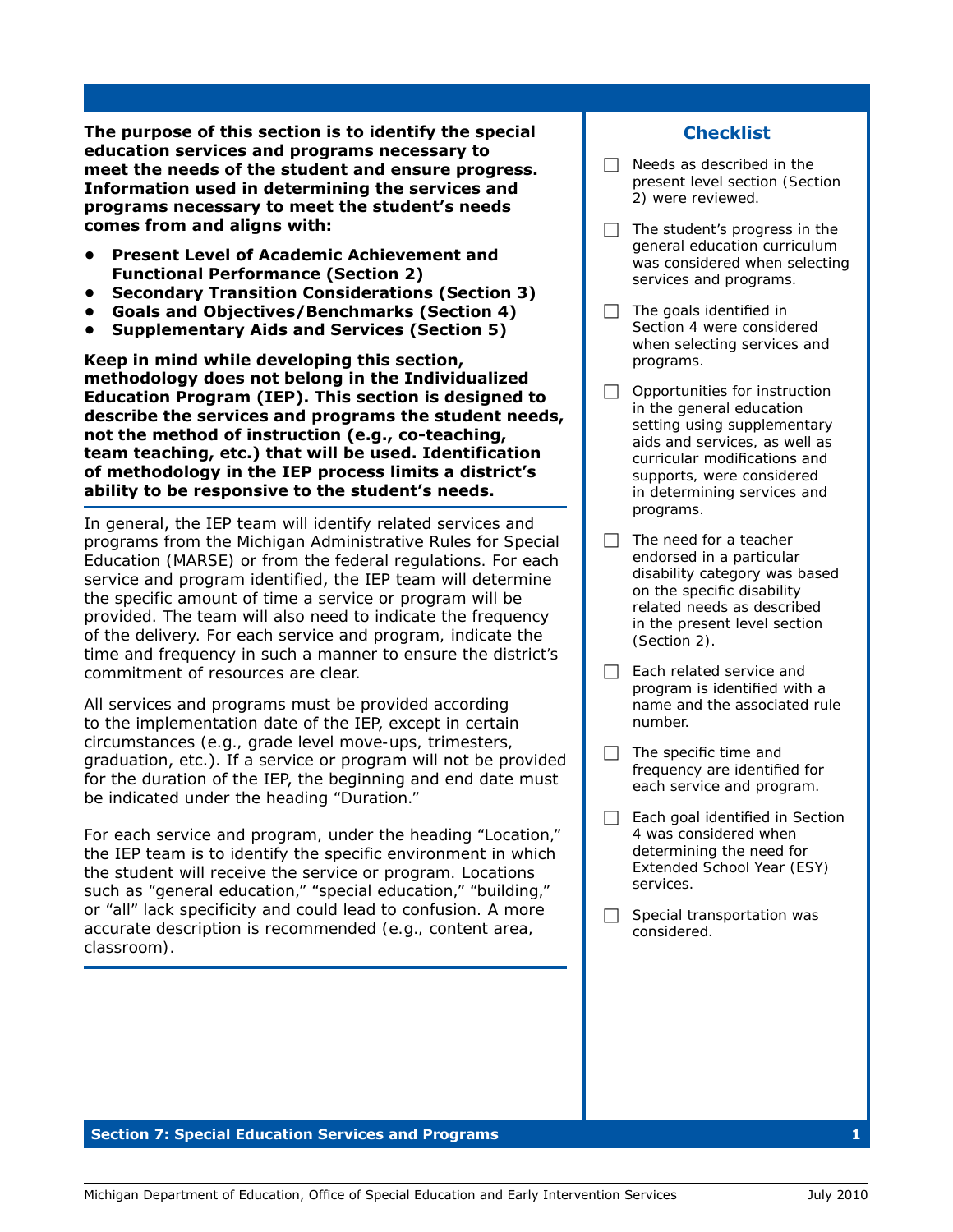| <b>Related Service</b> | Rule<br><b>Number</b> | <b>Specific Amount of</b><br><b>Time and Frequency</b> | Location | Duration* |
|------------------------|-----------------------|--------------------------------------------------------|----------|-----------|
|                        |                       |                                                        |          |           |

*Related Services:* Related services are the first considerations because they are generally less restrictive than programs. Identify the needed service by name and rule number.

Does the student have needs that require placement with a teacher with a particular endorsement?  $\Box$  Yes  $\Box$  No

*Placement With a Teacher With a Particular Endorsement:* The IEP team is to consider the student's needs—not just the student's eligibility category—when making a determination about placement with a teacher. A teacher's endorsement does not have to match the eligibility category of the student. Options become limited when decisions are aligned to student eligibility; therefore, Michigan promotes a practice of making decisions based on student needs. **[R 340.1749c]**

|  | Program | Rule<br><b>Number</b> | Depart-<br>mentalized | <b>Specific Amount of</b><br><b>Time and Frequency</b> | Location | Duration* |  |
|--|---------|-----------------------|-----------------------|--------------------------------------------------------|----------|-----------|--|
|  |         |                       | $\Box$ Yes $\Box$ No  |                                                        |          |           |  |

*Programs:* Programs are to be selected in order to meet the student's needs and ensure progress. Identify the needed program by name and rule number.

In the second column, indicate if the program is departmentalized in the building. **[R 340.1749c]**

\* All programs and services listed above will begin on the implementation date of the IEP and continue for the duration of the IEP, unless otherwise indicated above in the column "Duration."

*Dates of Programs and Services:* Services and programs begin on the implementation date of the IEP unless otherwise indicated. **[§ 300.320(a)(7)]**

| <b>EXTENDED SCHOOL YEAR (ESY) SERVICES</b>                                                                                           |  |  |  |
|--------------------------------------------------------------------------------------------------------------------------------------|--|--|--|
| Extended School Year (ESY) services were considered.                                                                                 |  |  |  |
| T It was determined that no ESY services are needed.<br>□ Current annual goals address one or more skills that require ESY services. |  |  |  |
|                                                                                                                                      |  |  |  |

*Extended School Year (ESY) Services:* Extended School Year (ESY) services are provided to a student beyond the traditional school calendar at no cost to the parent. ESY services must be considered. ESY services are provided if the IEP team determines that the services are necessary for the provision of a Free Appropriate Public Education (FAPE).

*Extended School Year Services continues on next page* 

#### **Resources**

*• Michigan Administrative Rules for Special Education* (MARSE)

[www.michigan.gov/](http://www.michigan.gov/documents/mde/MARSE-April09_274156_7.pdf)  [documents/mde/MARSE-](http://www.michigan.gov/documents/mde/MARSE-April09_274156_7.pdf)[April09\\_274156\\_7.pdf](http://www.michigan.gov/documents/mde/MARSE-April09_274156_7.pdf) 

*• Individuals with Disabilities Education Act* (IDEA, Federal Regulations)

[http://idea.ed.gov](http://idea.ed.gov/explore/view/p/%2Croot%2Cregs%2C) 

*• A Seven-Step Process to Creating Standards-Based IEPs* 

[www.cenmi.org/documents/](www.cenmi.org/documents/sevensteps.pdf) [sevensteps.pdf](www.cenmi.org/documents/sevensteps.pdf)

*• Intermediate School District (ISD) Plan Criteria for the Delivery of Special Education Programs and Services* 

[www.michigan.gov/](www.michigan.gov/documents/mde/ISDPlanCriteriaSept08_266782_7.pdf)  [documents/mde/](www.michigan.gov/documents/mde/ISDPlanCriteriaSept08_266782_7.pdf)  [ISDPlanCriteriaSept08](www.michigan.gov/documents/mde/ISDPlanCriteriaSept08_266782_7.pdf) [\\_266782\\_7.pd](www.michigan.gov/documents/mde/ISDPlanCriteriaSept08_266782_7.pdf)f

Standards for Extended School Year (ESY) Services in Michigan

[www.michigan.gov/](www.michigan.gov/mde/0,1607,7-140-6530_6598_7376-198486--,00.html)  [mde/0,1607,7-140-](www.michigan.gov/mde/0,1607,7-140-6530_6598_7376-198486--,00.html) [6530\\_6598\\_7376-198486--](www.michigan.gov/mde/0,1607,7-140-6530_6598_7376-198486--,00.html) [,00.html](www.michigan.gov/mde/0,1607,7-140-6530_6598_7376-198486--,00.html) 

*• Michigan Student Database System Collection Details* 

w[ww.mi.gov/documents/](http://www.mi.gov/documents/cepi/2009-10_MSDS_collection_details_310240_7.pdf)  [cepi/2009-10\\_MSDS\\_](http://www.mi.gov/documents/cepi/2009-10_MSDS_collection_details_310240_7.pdf) collection\_details\_310240\_7. [pdf](http://www.mi.gov/documents/cepi/2009-10_MSDS_collection_details_310240_7.pdf) 

*• Procedures for Determining the Least Restrictive Environment in Accordance with the Individuals with Disabilities Education Act (IDEA)* 

[www.cenmi.org/documents/](www.cenmi.org/documents/LREprocedures.pdf) [LREprocedures.pdf](www.cenmi.org/documents/LREprocedures.pdf)

> *Resources continues on next page*

#### **Section 7: Special Education Services and Programs 2**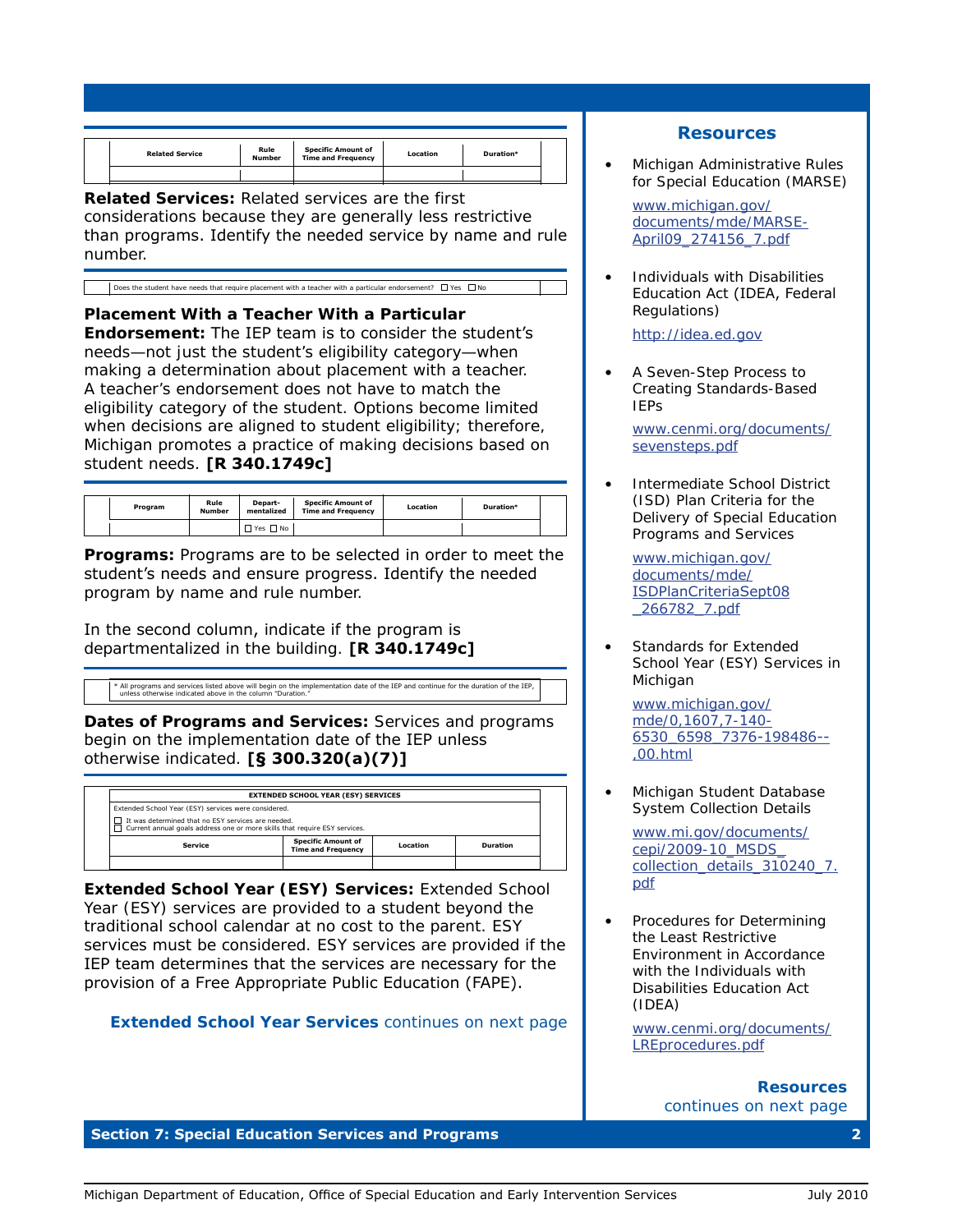The team must consider the following factors in relation to each of the student's goals identified in Section 4:

- 1. Regression and recoupment.
- 2. Nature and severity of the disability.
- 3. Critical stage or area of learning.

The IEP team must make data-based decisions for ESY services. **[R 340.1721e(3)]**

For more information, see *Standards for Extended School Year Services in Michigan, Michigan Department of Education, August 2008*.

| <b>INSTRUCTIONAL TIME</b>                                        |                                                               |                                         |  |
|------------------------------------------------------------------|---------------------------------------------------------------|-----------------------------------------|--|
| <b>General Education Instruction</b><br>(minutes/hours per week) | (+) Special Education Instruction<br>(minutes/hours per week) | $(=)$ Total<br>(minutes/hours per week) |  |
|                                                                  |                                                               |                                         |  |

*Instructional Time:* Identify the minutes/hours per week the student is receiving general education instruction. Identify the minutes/hours per week the student is receiving special education instruction (i.e., special education programs). Add the general education instruction and the special education instruction. The total represents the minutes/hours per week the district offers instruction.



*Educational Environment:* This section is included in the IEP model form to provide transparency and detail for where instruction is taking place and is used for reporting on the third Wednesday in November (3WiN). It is also the starting point for meeting annual performance reporting requirements.

*Participation in a Regular Early Childhood Program:* Complete this section for students who participate in a regular early childhood program. Document if the student spends 10 hours or more, or less than 10 hours, in the program per week. Then indicate if the student receives the majority of special education and related services inside or outside the program.

*Participation in General Education:* Educational environment documents the time spent in an instructional location. It can be described as "where the student is sitting." Any time spent in a general education classroom (including

*Educational Environment continues on next page* 

**Section 7: Special Education Services and Programs 3**

*• Questions and Answers on the Part B Educational Environments Data Collection for Children Ages 3–5* 

[www.cenmi.org/documents/](www.cenmi.org/documents/PartBEdEnv3to5.doc) [PartBEdEnv3to5.do](www.cenmi.org/documents/PartBEdEnv3to5.doc)c

**Part B Educational** *Environments Data Collection for Students Ages 6–21* 

[www.cenmi.org/documents/](www.cenmi.org/documents/PartBEdEnv6to21.doc) [PartBEdEnv6to21.do](www.cenmi.org/documents/PartBEdEnv6to21.doc)c

*• Part B, Individuals With Disabilities Education Act Implementation of FAPE Requirements* 

> [www.cenmi.org/documents/](www.cenmi.org/documents/FAPEImplementation.doc) [FAPEImplementation.do](www.cenmi.org/documents/FAPEImplementation.doc)c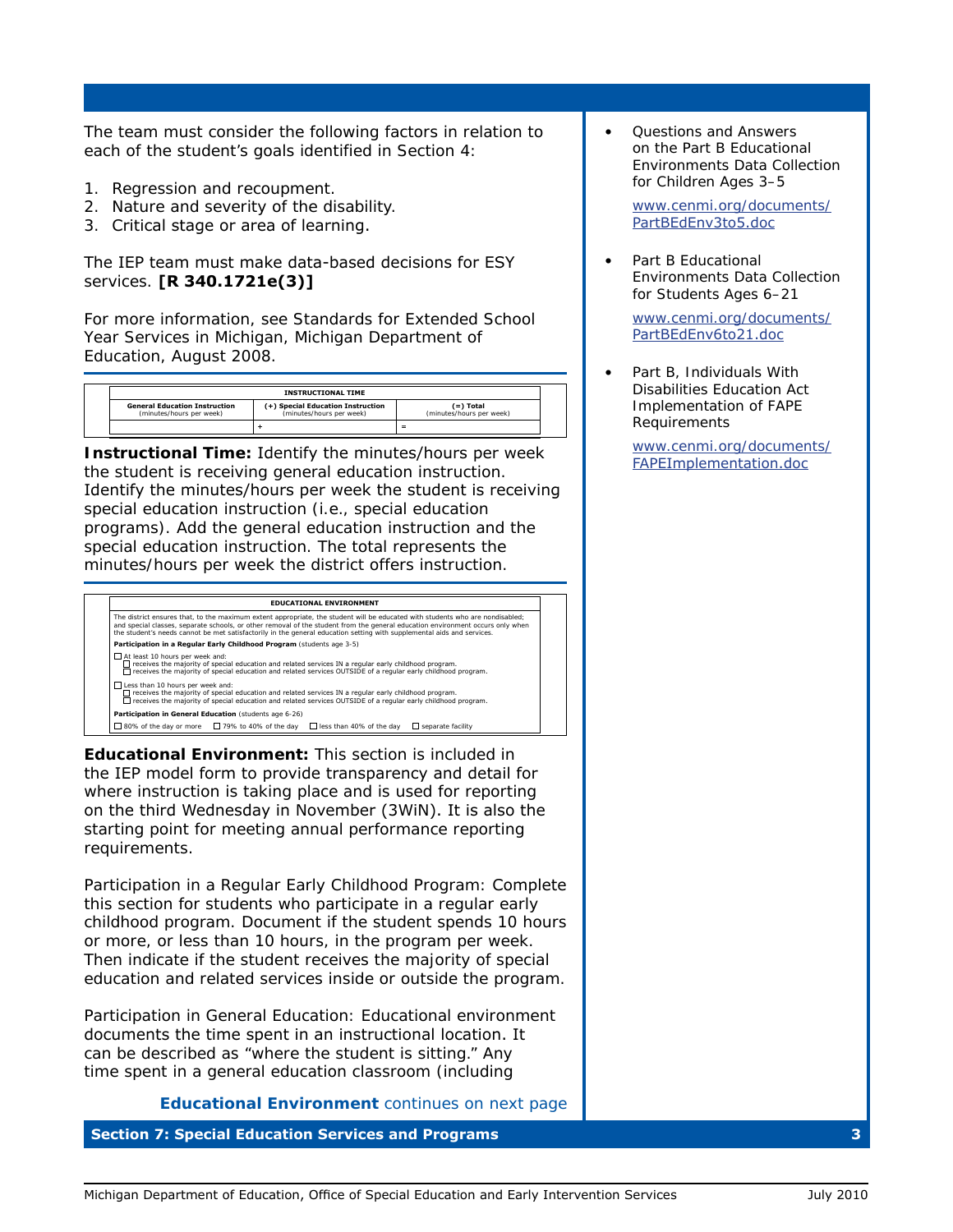while receiving special education services and programs) is documented in this section as General Education Environment.

On the IEP form, the team need only indicate "separate facility" when applicable. For actual annual performance reporting, the district will need to identify the separate facility as one of the following: residential facility; homebound/hospitalized; public/private special education building at public expense; correctional facility; or parentally placed in private schools.

|    | <b>SPECIAL TRANSPORTATION</b> |
|----|-------------------------------|
| No |                               |

**Special Transportation:** Although transportation is a related service, it receives special consideration in the IEP process as it is commonly a general provision for all students. Document if special transportation is necessary for the student to have access to a FAPE. If special transportation is needed, describe the service needed.

#### **Section 7: Special Education Services and Programs 4**